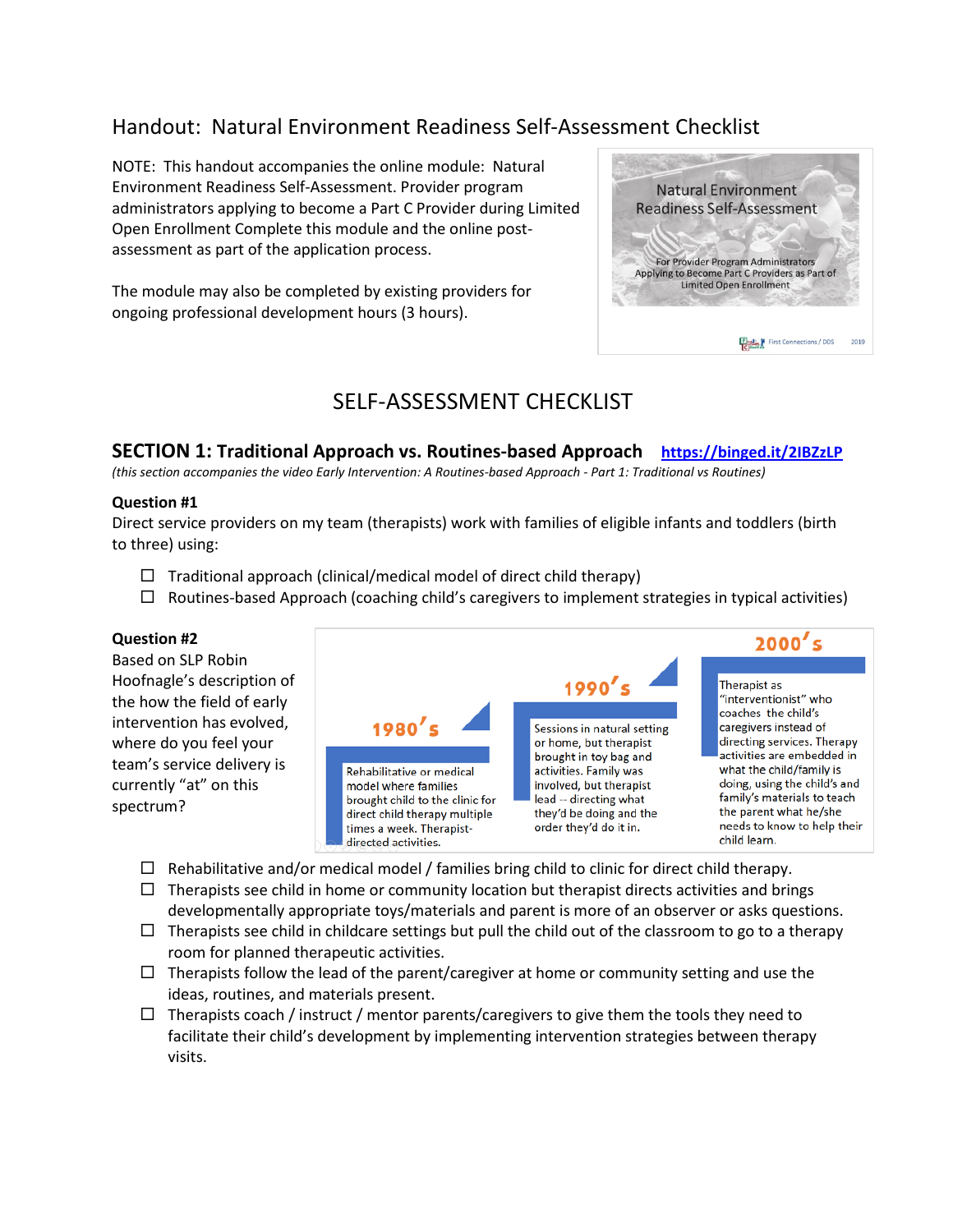# **Question #3**

Have you embraced the "paradigm shift" SLP Robin Hoofnagle described (the shift away from outpatient clinic services in the 80's, and away from home visits with the therapist bringing in toys and activities and directing the session in the 90's, to the therapist as coach supporting the child's caregivers in learning what they need to know to help their child learn in the 2000's)?

- $\Box$  Yes
- $\square$  No

Do you believe that using a routines-based approach is "well worth the effort?"

- □ Yes
- $\square$  No

# **Question #4:**

What issues and/or challenges do you think a direct service provider (therapist) on your team may have in changing their practice to shift from a traditional (clinic/medical) model to an early education model using a routines-based approach?

# **Question #5**

What support do you think the professionals on your team would need to be able to use a routines-based approach with parents and other caregivers?

# **SECTION 2: What Intervention Can - and Should - Look Like [https://youtu.be/sL\\_WOCu3Ptg](https://youtu.be/sL_WOCu3Ptg)**

*(this section accompanies the video Early Intervention: A Routines-based Approach - Part 2: What Intervention Can - and Should - Look Like)*

### **Question #1:**

Are the direct service providers (therapists) on your team comfortable using the activities and materials at that location and allowing the parent/caregiver to lead/direct the session?

- Yes
- $\square$  No

*Why or why not?*

**Question #2:**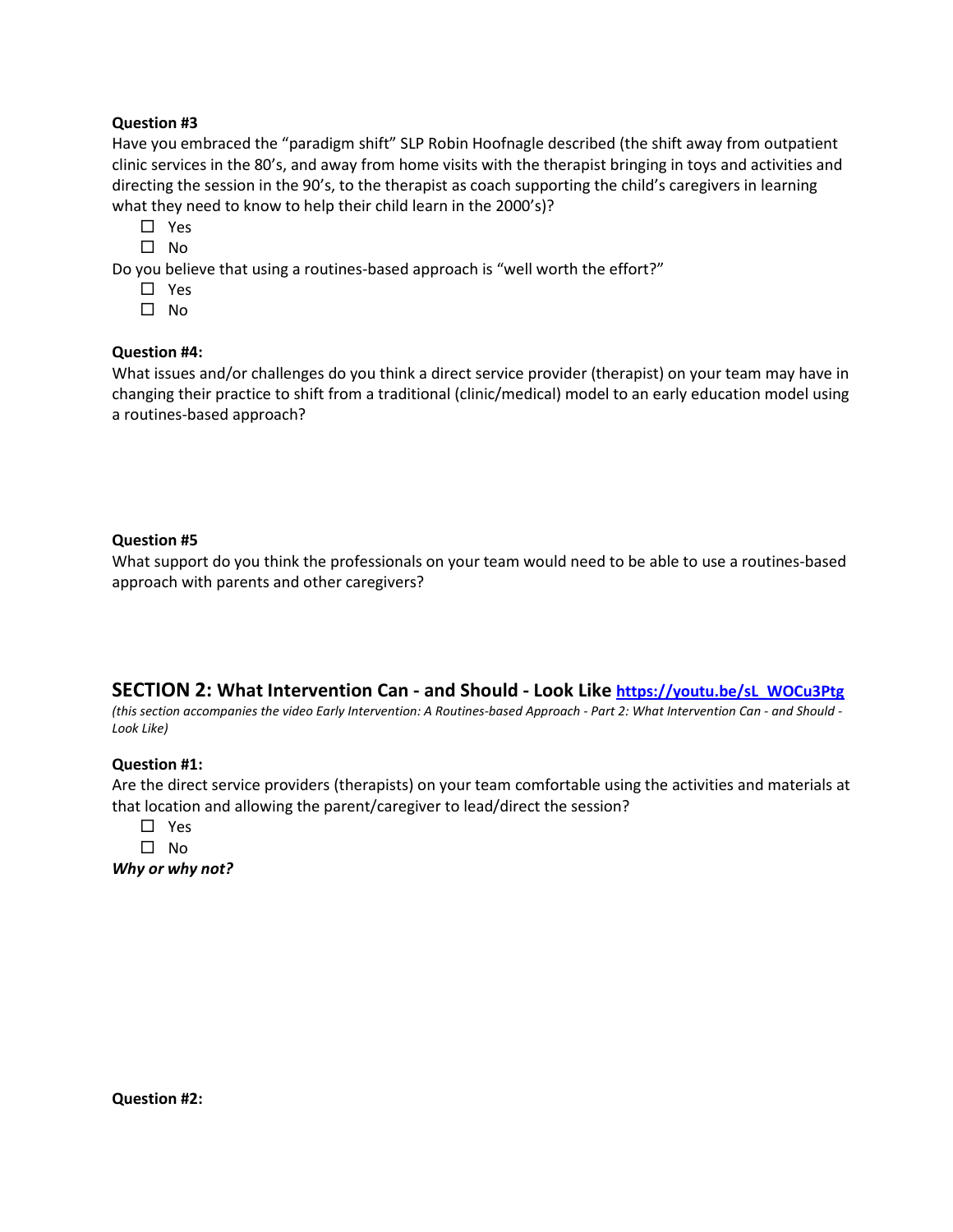Do you agree with OT Jane Rutt (in the video) when she says the child ends up getting more intervention throughout the week if she trains parents/caregivers to work with the child between therapy sessions than if another therapist works with the child and family for an extra hour a week?

- Yes
- $\square$  No

Do the direct service providers (therapists) on your team agree with this?

- □ Yes
- $\square$  No

#### **Question #3:**

Based how speech-language pathologists Molly and Robin describe their work with families, do you feel that the direct service providers (therapists) on your team are ready and able to provide parents with the tools, education, and knowledge that the family needs to work with their child between home visits to help their child develop and learn?

- □ Yes
- $\square$  No

#### **Question #4**

When a parent of a newly referred child says that they just want to bring their child to the clinic for therapy sessions, how does your team explain the Part C program to families so that families can make informed choices about programs/service options available and about whether or not to participate in the Part C early intervention program?

# **SECTION 3: Changing the Mindset <https://youtu.be/jA6IOf9A298>**

*(this section accompanies the video Early Intervention: A Routines-based Approach - Part 3: Changing the Mindset)*

#### **Question #1**

How do the direct service providers (therapists) in your program practice "teaming" practices -- consult and collaborate within their discipline or across disciplines to support one another in coming up with strategies for intervention embedded within typical child and family activities to promote early learning and skill development?

[for example: A generalist such as a Developmental Therapist can consult with an OT to get ideas for how to help a parent work with her child to overcome some sensory processing issues].